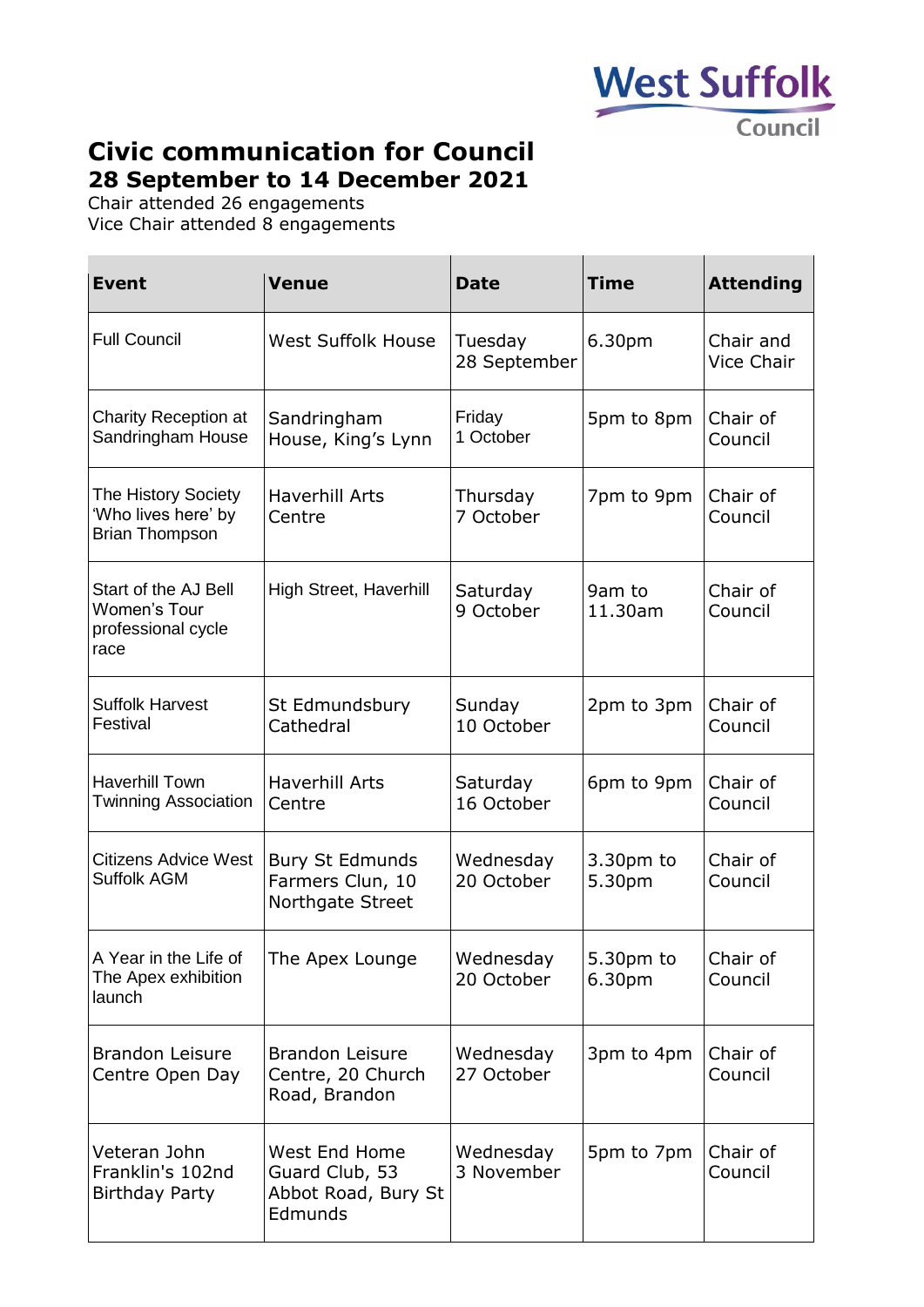| <b>Event</b>                                                            | <b>Venue</b>                                                 | <b>Date</b>             | <b>Time</b>                   | <b>Attending</b>               |
|-------------------------------------------------------------------------|--------------------------------------------------------------|-------------------------|-------------------------------|--------------------------------|
| Portrait<br>Presentation at St<br>Nicholas Hospice                      | St Nicholas Hospice,<br>Hardwick Lane, Bury<br>St Edmunds    | Thursday<br>4 November  | $2.15pm$ to<br>3.45pm         | Chair of<br>Council            |
| <b>Bury St Edmunds</b><br><b>Town Council</b><br>Remembrance<br>Service | War Memorial,<br>Angel Hill, Bury St<br>Edmunds              | Thursday<br>11 November | 10.45am                       | Chair of<br>Council            |
| Art in East Anglia                                                      | Langton Place, Bury<br><b>St Edmunds</b>                     | Thursday<br>11 November | 11.30am to<br>12.30pm         | Chair of<br>Council            |
| Royal British<br>Legion<br>Remembrance<br>Service                       | South African War<br>Memorial, Cornhill                      | Thursday<br>11 November | 2pm to<br>2.30pm              | Chair of<br>Council            |
| <b>Suffolk Craft</b><br>Society Exhibition                              | The Guildhall, Bury<br><b>St Edmunds</b>                     | Friday<br>12 November   | 5pm to<br>6.30pm              | Vice Chair<br>of Council       |
| Festival of<br>Remembrance                                              | The Apex, Bury St<br>Edmunds                                 | Friday<br>12 November   | 7pm to 9pm                    | Chair and<br>Vice Chair        |
| <b>Memorial Garden</b><br>Remembrance<br><b>Services</b>                | Rose Garden,<br>Abbey Gardens,<br><b>Bury St Edmunds</b>     | Saturday<br>13 November | 2.30pm to<br>4.30pm           | Chair and<br>Vice Chair        |
| Remembrance<br>Sunday Parade<br>and Services                            | Angel Hill War<br>Memorial and<br>St Mary's Church           | Sunday<br>14 November   | 10.40am<br>11.30am            | Chair and<br><b>Vice Chair</b> |
| Newmarket<br>Remembrance<br>Service                                     | Tattersalls, Terrace<br>House, 125 High<br>Street, Newmarket | Sunday<br>14 November   | $2.45pm$ to<br>4.30pm         | Chair of<br>Council            |
| St Edmunds Day<br>Service and Lunch                                     | St Edmunds Catholic   Saturday<br>Church, Bury St<br>Edmunds | 20 November             | 11am to<br>1.30 <sub>pm</sub> | Chair of<br>Council            |
| Mid Suffolk Civic<br>Service                                            | Salvation Army Hall,<br>Violet Hill Road,<br>Stowmarket      | Sunday<br>21 November   | 3pm to 5pm                    | Chair of<br>Council            |